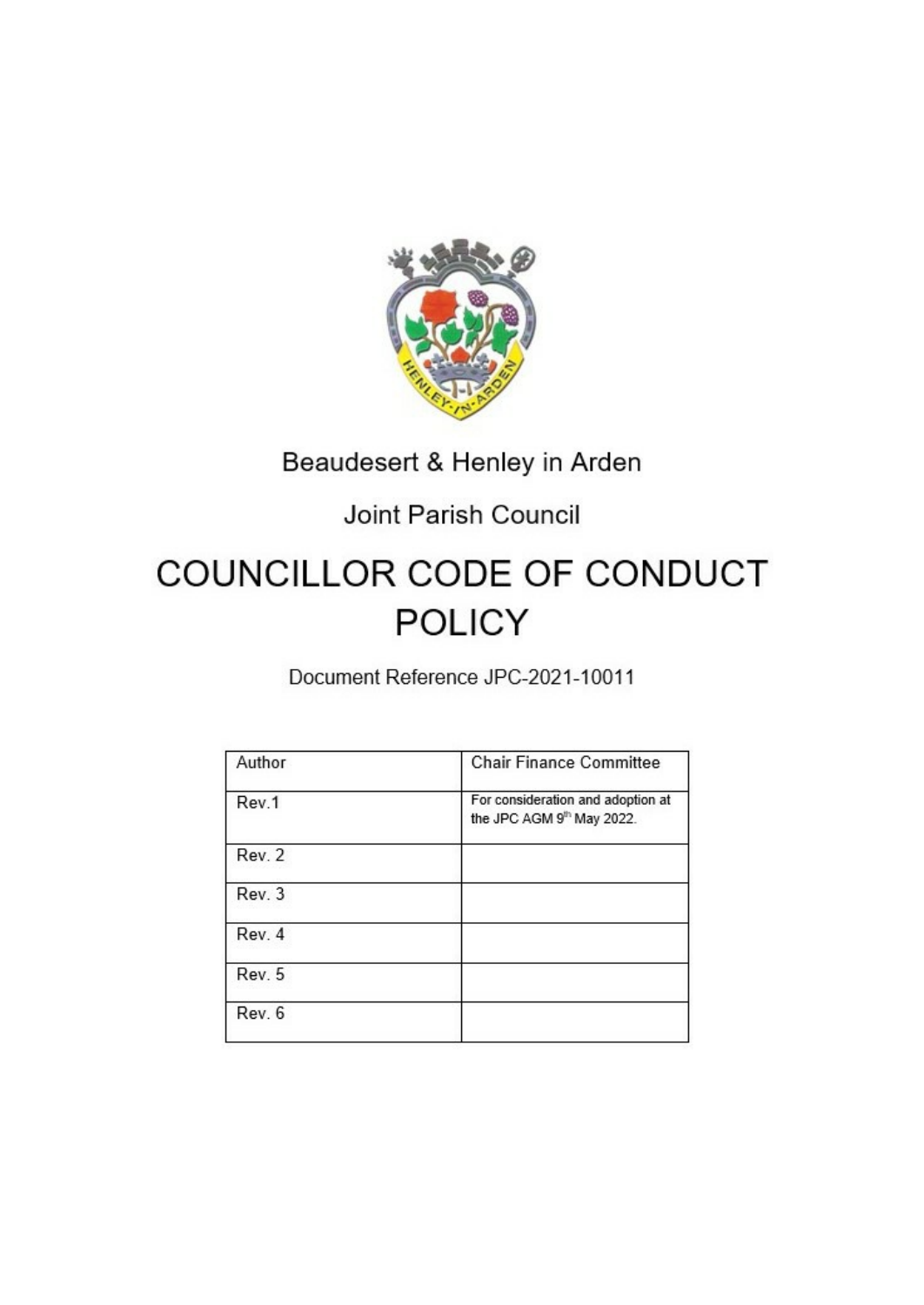#### **This document is based on the Local Government Association**

#### **Model Councillor Code of Conduct 2020. Adopted by Stratford District Council and recommended for adoption by Local Parish and Town Councils in their District**

# **Joint statement**

The role of councillor across all tiers of local government is a vital part of our country's system of democracy. It is important that as councillors we can be held accountable and all adopt the behaviours and responsibilities associated with the role. Our conduct as an individual councillor affects the reputation of all councillors. We want the role of councillor to be one that people aspire to. We also want individuals from a range of backgrounds and circumstances to be putting themselves forward to become councillors.

As councillors, we represent local residents, work to develop better services and deliver local change. The public have high expectations of us and entrust us to represent our local area, taking decisions fairly, openly, and transparently. We have both an individual and collective responsibility to meet these expectations by maintaining high standards and demonstrating good conduct, and by challenging behaviour which falls below expectations.

Importantly, we should be able to undertake our role as a councillor without being intimidated, abused, bullied, or threatened by anyone, including the general public.

This Code has been designed to protect our democratic role, encourage good conduct and safeguard the public's trust in local government.

# **Introduction**

The Local Government Association (LGA) has developed this Model Councillor Code of conduct, in association with key partners and after extensive consultation with the sector, as part of its work on supporting all tiers of local government to continue to aspire to high standards of leadership and performance. It is a template for councils to adopt in whole and/or with local amendments.

All councils are required to have a local Councillor Code of Conduct.

The LGA will undertake an annual review of this Code to ensure it continues to be fit for purpose, incorporating advances in technology, social media and changes in legislation. The LGA can also offer support, training and mediation to councils and councillors on the application of the Code and the National Association of Local Councils (NALC) and the county associations of local councils can offer advice and support to town and parish councils.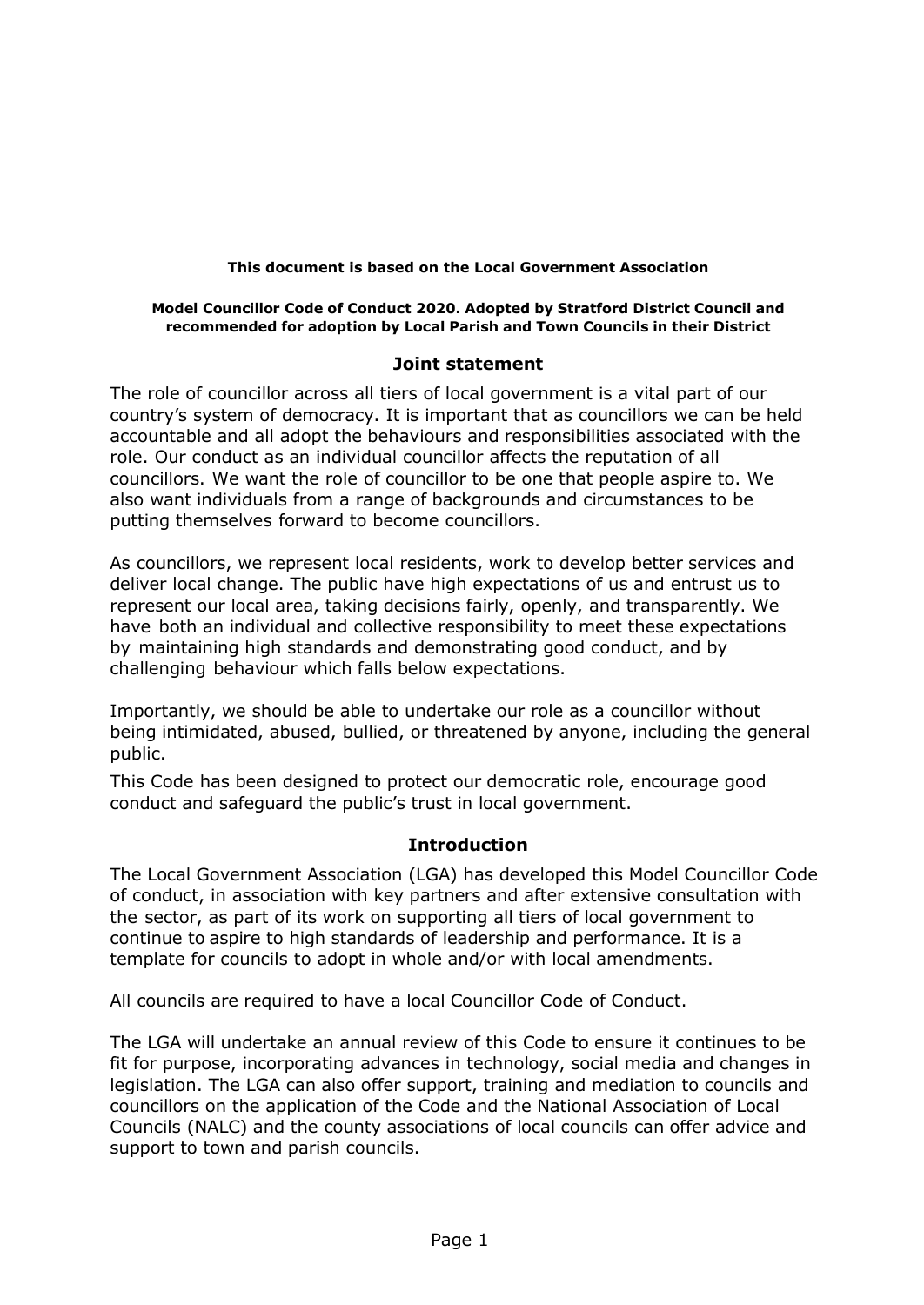# **Definitions**

For the purposes of this Code of Conduct, a "councillor" means a member or coopted member of a local authority or a directly elected mayor. A "co-opted member" is defined in the Localism Act 2011 Section 27(4) as "a person who is not a member of the authority but who

- (a) is a member of any committee or sub-committee of the authority, or;
- (b) is a member of, and represents the authority on, any joint committee or joint subcommittee of the authority; and who is entitled to vote on any question that falls to be decided at any meeting of that committee or sub-committee".

For the purposes of this Code of Conduct, "local authority" includes county councils, district councils, London borough councils, parish councils, town councils, fire and rescue authorities, police authorities, joint authorities, economic prosperity boards, combined authorities and National Park authorities.

# **Purpose of the Code of Conduct**

The purpose of this Code of Conduct is to assist you, as a councillor, in modelling the behaviour that is expected of you, to provide a personal check and balance, and to set out the type of conduct that could lead to action being taken against you. It is also to protect you, the public, fellow councillors, local authority officers and the reputation of local government. It sets out general principles of conduct expected of all councillors and your specific obligations in relation to standards of conduct. The LGA encourages the use of support, training and mediation prior to action being taken using the Code. The fundamental aim of the Code is to create and maintain public confidence in the role of councillor and local government.

# **General principles of councillor conduct**

Everyone in public office at all levels; all who serve the public or deliver public services, including ministers, civil servants, councillors and local authority officers; should uphold the Seven Principles of Public Life, also known as the Nolan Principles.

Building on these principles, the following general principles have been developed specifically for the role of councillor.

In accordance with the public trust placed in me, on all occasions:

- I act with integrity and honesty.
- I act lawfully.
- I treat all persons fairly and with respect; and
- I lead by example and act in a way that secures public confidence in the role of councillor.

In undertaking my role:

I impartially exercise my responsibilities in the interests of the local community.

 I do not improperly seek to confer an advantage, or disadvantage, on any person.

- I avoid conflicts of interest.
- I exercise reasonable care and diligence; and

 I ensure that public resources are used prudently in accordance with my local authority's requirements and in the public interest.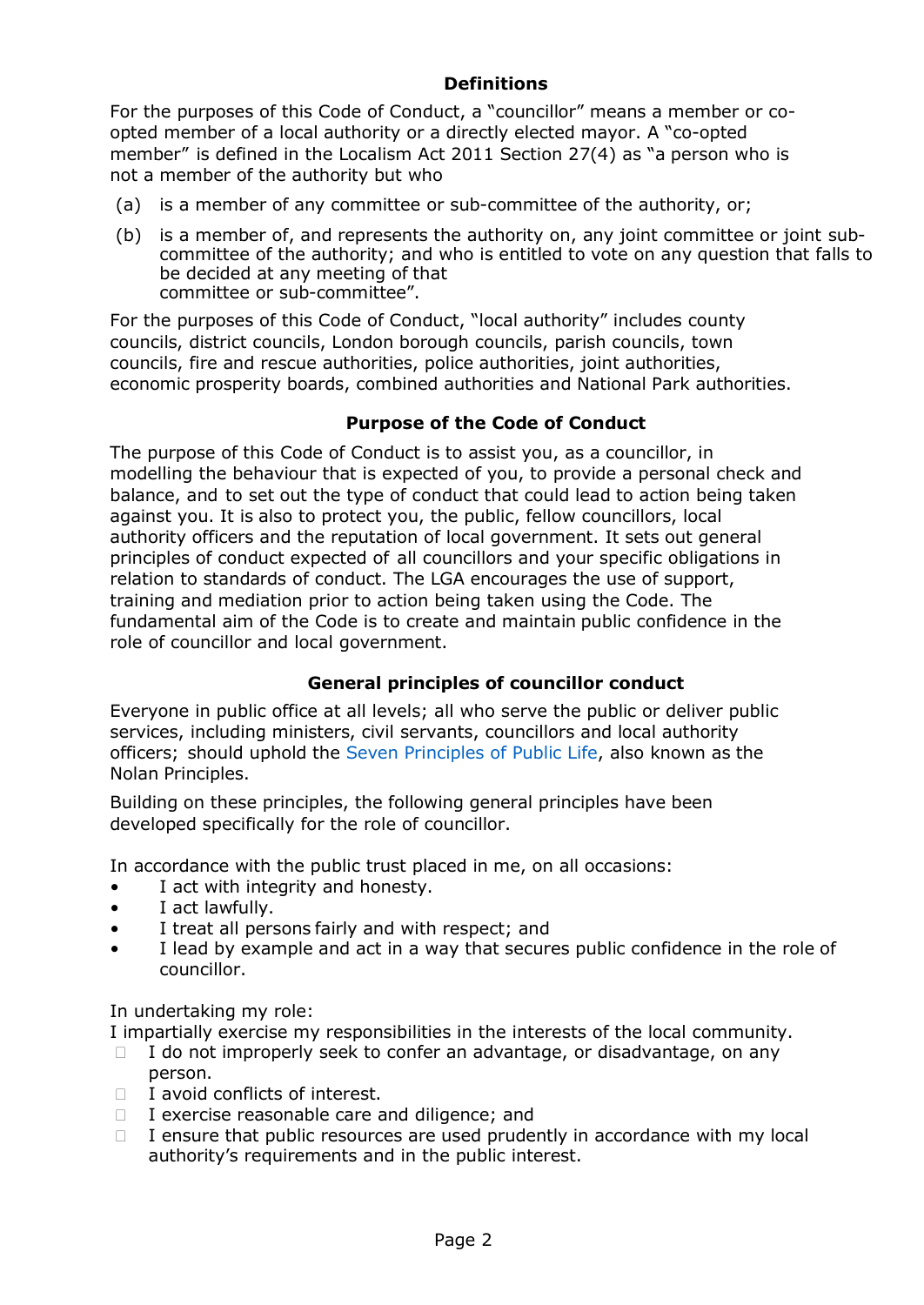# **Application of the Code of Conduct**

This Code of Conduct applies to you as soon as you sign your declaration of acceptance of the office of councillor or attend your first meeting as a co-opted member and continues to apply to you until you cease to be a councillor.

This Code of Conduct applies to you when you are acting in your capacity as a councillor which may include when:

you misuse your position as a councillor.

 Your actions would give the impression to a reasonable member of the public with knowledge of all the facts that you are acting as a councillor.

The Code applies to all forms of communication and interaction, including:

- at face-to-face meetings.
- at online or telephone meetings.
- in written communication.
- in verbal communication.
- in non-verbal communication.
- in electronic and social media communication, posts, statements and comments.

You are also expected to uphold high standards of conduct and show leadership at all times when acting as a councillor.

Your Monitoring Officer has statutory responsibility for the implementation of the Code of Conduct, and you are encouraged to seek advice from your Monitoring Officer on any matters that may relate to the Code of Conduct. Town and parish councillors are encouraged to seek advice from their Clerk, who may refer matters to the Monitoring Officer.

# **Standards of councillor conduct**

This section sets out your obligations, which are the minimum standards of conduct required of you as a councillor. Should your conduct fall short of these standards, a complaint may be made against you, which may result in action being taken.

Guidance is included to help explain the reasons for the obligations and how they should be followed.

#### **General Conduct**

**1. Respect**

**As a councillor:**

# **1.1 I treat other councillors and members of the public with respect.**

#### **1.2 I treat local authority employees, employees and representatives of partner organisations and those volunteering for the local authority with respect and respect the role they play.**

Respect means politeness and courtesy in behaviour, speech, and in the written word. Debate and having different views are all part of a healthy democracy. As a councillor, you can express, challenge, criticise and disagree with views, ideas, opinions and policies in a robust but civil manner. You should not, however, subject individuals, groups of people or organisations to personal attack.

In your contact with the public, you should treat them politely and courteously.

Rude and offensive behaviour lowers the public's expectations and confidence in councillors.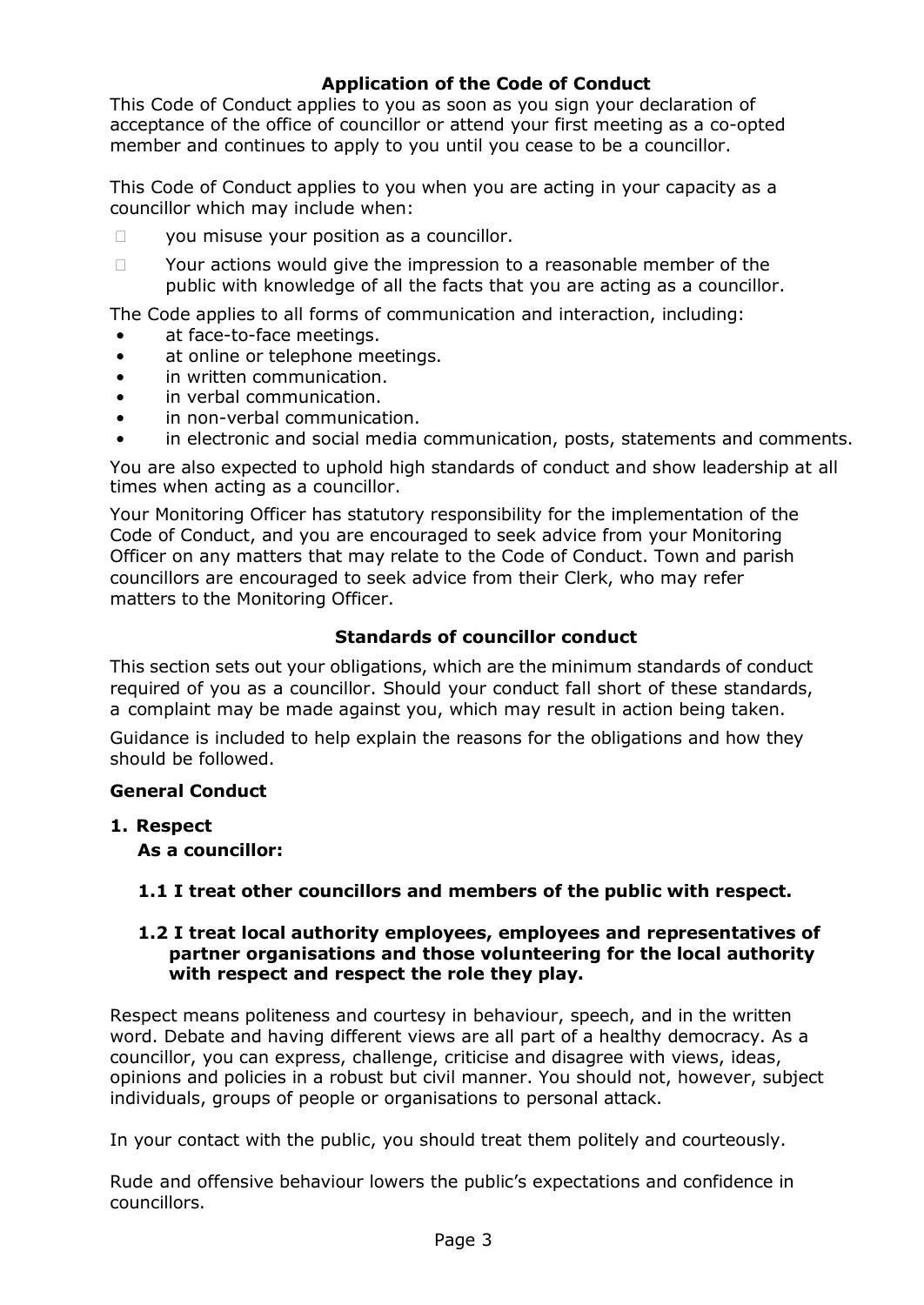In return, you have a right to expect respectful behaviour from the public. If members of the public are being abusive, intimidatory or threatening you are entitled to stop any conversation or interaction in person or online and report them to the local authority, the relevant social media provider or the police. This also applies to fellow councillors, where action could then be taken under the Councillor Code of Conduct, and local authority employees, where concerns should be raised in line with the local authority's councillor officer protocol.

# **2. Bullying, harassment and discrimination As a councillor:**

- **2.1 I do not bully any person.**
- **2.2 I do not harass any person.**

# **2.3 I promote equalities and do not discriminate unlawfully against any person.**

The Advisory, Conciliation and Arbitration Service (ACAS) characterises bullying as offensive, intimidating, malicious or insulting behaviour, an abuse or misuse of power through means that undermine, humiliate, denigrate or injure the recipient. Bullying might be a regular pattern of behaviour or a one-off incident, happen face-to-face on social media, in emails or phone calls, happen in the workplace or at work social events and may not always be obvious or noticed by others.

The Protection from Harassment Act 1997 defines harassment as conduct that causes alarm or distress or puts people in fear of violence and must involve such conduct on at least two occasions. It can include repeated attempts to impose unwanted communications and contact upon a person in a manner that could be expected to cause distress or fear in any reasonable person.

Unlawful discrimination is where someone is treated unfairly because of a protected characteristic. Protected characteristics are specific aspects of a person's identity defined by the Equality Act 2010. They are age, disability, gender reassignment, marriage and civil partnership, pregnancy and maternity, race, religion or belief, sex and sexual orientation.

The Equality Act 2010 places specific duties on local authorities. Councillors have a central role to play in ensuring that equality issues are integral to the local authority's performance and strategic aims, and that there is a strong vision and public commitment to equality across public services.

# **3. Impartiality of officers of the council**

# **As a councillor:**

#### **3.1 I do not compromise, or attempt to compromise, the impartiality of anyone who works for, or on behalf of, the local authority.**

Officers work for the local authority as a whole and must be politically neutral (unless they are political assistants). They should not be coerced or persuaded to act in a way that would undermine their neutrality. You can question officers in order to understand, for example, their reasons for proposing to act in a particular way, or the content of a report that they have written. However, you must not try and force them to act differently, change their advice, or alter the content of that report, if doing so would prejudice their professional integrity.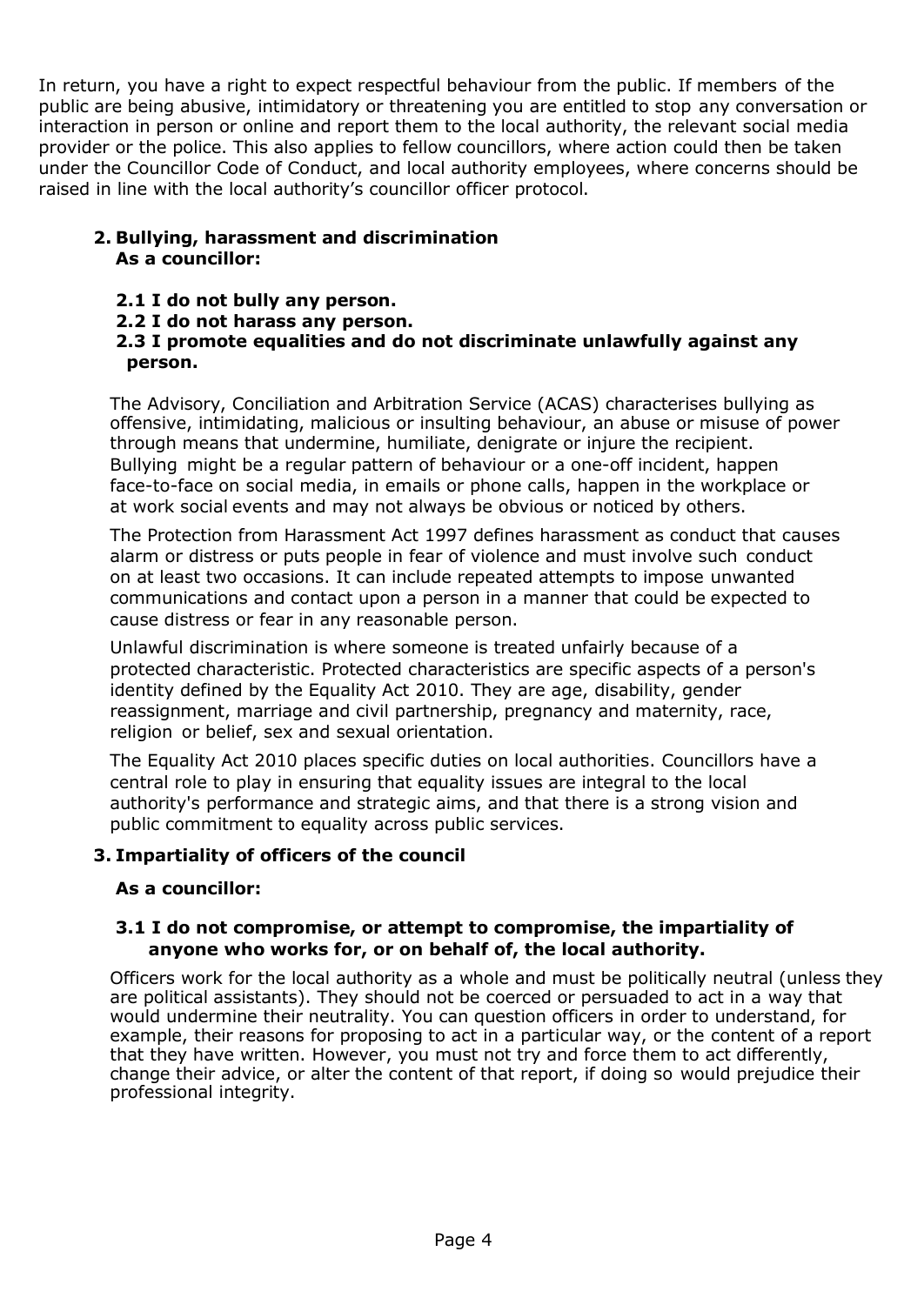# **4. Confidentiality and access to information**

**As a councillor:**

- **4.1 I do not disclose information:**
- **a. given to me in confidence by anyone acquired by me which I believe, or ought reasonably to be aware, is of a confidential nature, unless**
	- **i. I have received the consent of a person authorised to give it;**
	- **ii. I am required by law to do so;**
	- **iii. the disclosure is made to a third party for the purpose of obtaining professional legal advice provided that the third party agrees not to disclose the information to any other person; or**
	- **iv. the disclosure is:**
		- **1. reasonable and in the public interest; and**
		- **2. made in good faith and in compliance with the reasonable requirements of the local authority; and**
		- **3. have consulted the Monitoring Officer prior to its release.**
	- **4.2 I do not improperly use knowledge gained solely as a result of my role as a councillor for the advancement of myself, my friends, my family members, my employer or my business interests.**

# **4.3 I do not prevent anyone from getting information that they are entitled to by law.**

Local authorities must work openly and transparently, and their proceedings and printed materials are open to the public, except in certain legally defined circumstances. You should work on this basis, but there will be times when it is required by law that discussions, documents and other information relating to or held by the local authority must be treated in a confidential manner. Examples include personal data relating to individuals or information relating to ongoing negotiations.

# **5. Disrepute**

# **As a councillor:**

# **5.1 I do not bring my role or local authority into disrepute.**

As a Councillor, you are trusted to make decisions on behalf of your community and your actions and behaviour are subject to greater scrutiny than that of ordinary members of the public. You should be aware that your actions might have an adverse impact on you, other councillors and/or your local authority and may lower the public's confidence in your or your local authority's ability to discharge your/its functions. For example, behaviour that is considered dishonest and/or deceitful can bring your local authority into disrepute.

You are able to hold the local authority and fellow councillors to account and are able to constructively challenge and express concern about decisions and processes undertaken by the council whilst continuing to adhere to other aspects of this Code of Conduct.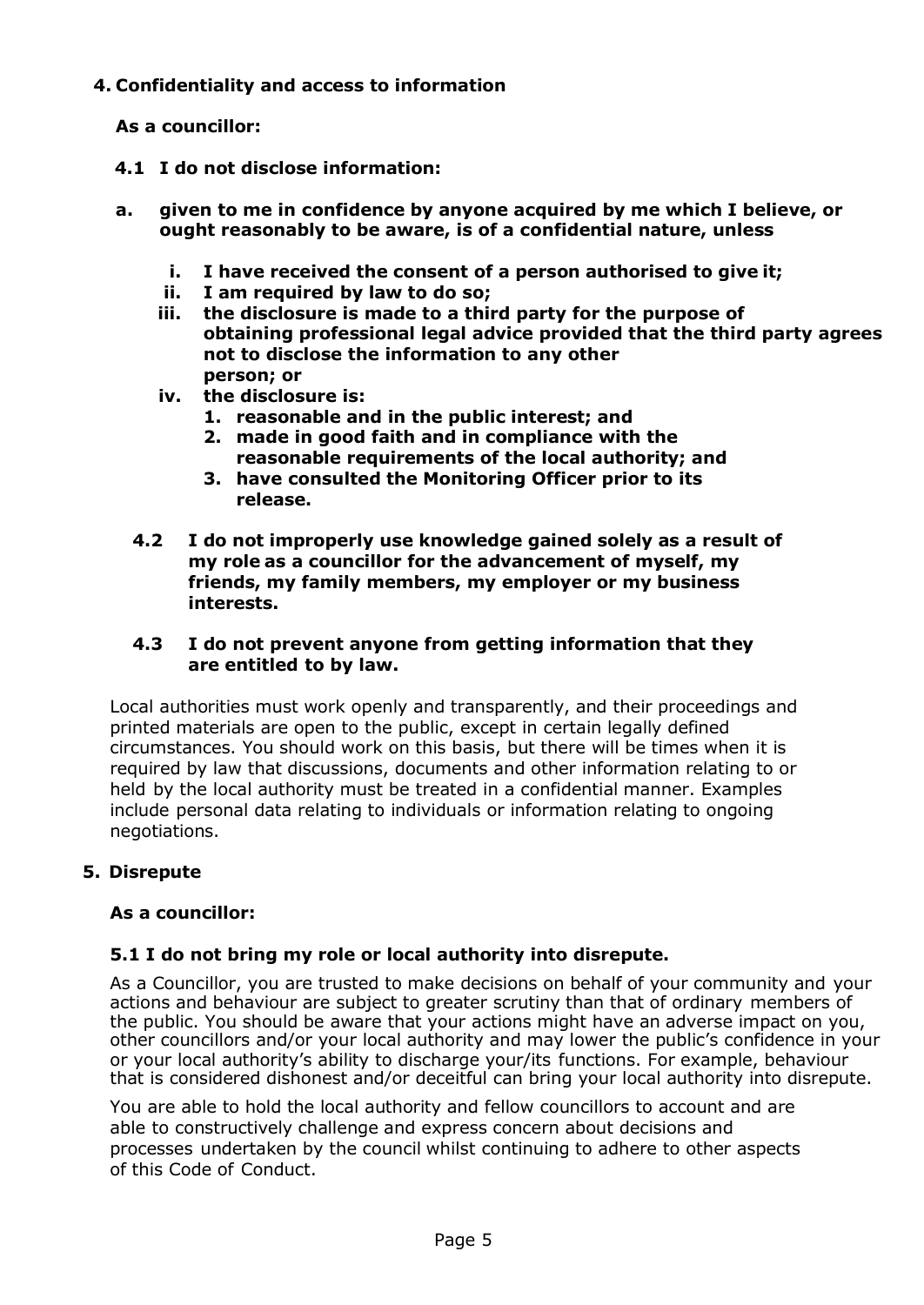# **6. Use of position**

# **As a councillor:**

#### **6.1 I do not use, or attempt to use, my position improperly to the advantage or disadvantage of myself or anyone else.**

Your position as a member of the local authority provides you with certain opportunities, responsibilities, and privileges, and you make choices all the time that will impact others. However, you should not take advantage of these opportunities to further your own or others' private interests or to disadvantage anyone unfairly.

# **7. Use of local authority resources and facilities**

# **As a councillor:**

- **7.1. I do not misuse council resources.**
- **7.2. I will, when using the resources of the local authority or authorizing their use by others:**
	- **a. act in accordance with the local authority's requirements; and**
	- **b. ensure that such resources are not used for political purposes unless that use could reasonably be regarded as likely to facilitate, or be conducive to, the discharge of the functions of the local authority or of the office to which I have been elected or appointed.**

You may be provided with resources and facilities by the local authority to assist you in carrying out your duties as a councillor.

Examples include:

- office support.
- stationery.
- equipment such as phones, and computers.
- transport.
- access and use of local authority buildings and rooms.

These are given to you to help you carry out your role as a councillor more effectively and are not to be used for business or personal gain. They should be used in accordance with the purpose for which they have been provided and the local authority's own policies regarding their use.

#### **8. Complying with the Code of Conduct As a Councillor:**

- **8.1 I undertake Code of Conduct training provided by my local authority.**
- **8.2 I cooperate with any Code of Conduct investigation and/or determination.**
- **8.3 I do not intimidate or attempt to intimidate any person who is likely to be involved with the administration of any investigation or proceedings.**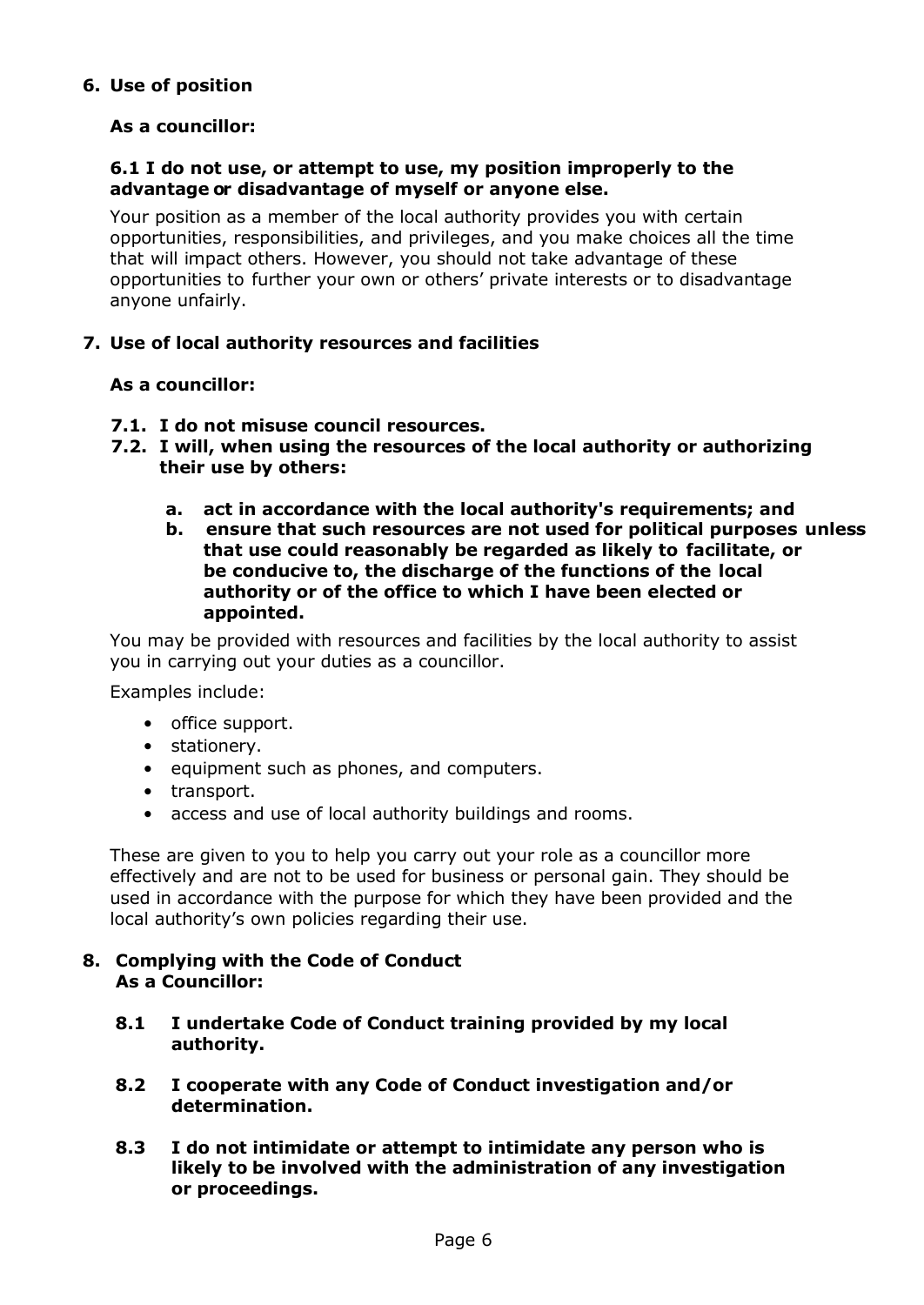# **8.4 I comply with any sanction imposed on me following a finding that I have breached the Code of Conduct.**

It is extremely important for you as a councillor to demonstrate high standards, for you to have your actions open to scrutiny and for you not to undermine public trust in the local authority or its governance. If you do not understand or are concerned about the local authority's processes in handling a complaint you should raise this with your Monitoring Officer.

# **Protecting your reputation and the reputation of the local authority.**

# 9. **Interests**

# **As a councillor:**

# **9.1 I register and disclose my interests.**

Section 29 of the Localism Act 2011 requires the Monitoring Officer to establish and maintain a register of interests of members of the authority.

You need to register your interests so that the public, local authority employees and fellow councillors know which of your interests might give rise to a conflict of interest. The register is a public document that can be consulted when (or before) an issue arises. The register also protects you by allowing you to demonstrate openness and a willingness to be held accountable. You are personally responsible for deciding whether or not you should disclose an interest in a meeting, but it can be helpful for you to know early on if others think that a potential conflict might arise. It is also important that the public know about any interest that might have to be disclosed by you or other councillors when making or taking part in decisions, so that decision making is seen by the public as open and honest. This helps to ensure that public confidence in the integrity of local governance is maintained. You should note that failure to register or disclose a disclosable pecuniary interest as set out in **Table 1**, is a criminal offence under the Localism Act 2011.

**Appendix B sets** out the detailed provisions on registering and disclosing interests. If in doubt, you should always seek advice from your Monitoring Officer.

# 10. **Gifts and hospitality**

# **As a councillor:**

- **10.1 I do not accept gifts or hospitality, irrespective of estimated value, which could give rise to real or substantive personal gain or a reasonable suspicion of influence on my part to show favour from persons seeking to acquire, develop or do business with the local authority or from persons who may apply to the local authority for any permission, licence or other significant advantage.**
- **10.2 I register with the Monitoring Officer any gift or hospitality with an estimated value of at least £50 within 28 days of its receipt.**

#### **10.3 I register with the Monitoring Officer any significant gift or hospitality that I have been offered but have refused to accept.**

In order to protect your position and the reputation of the local authority, you should exercise caution in accepting any gifts or hospitality which are (or which you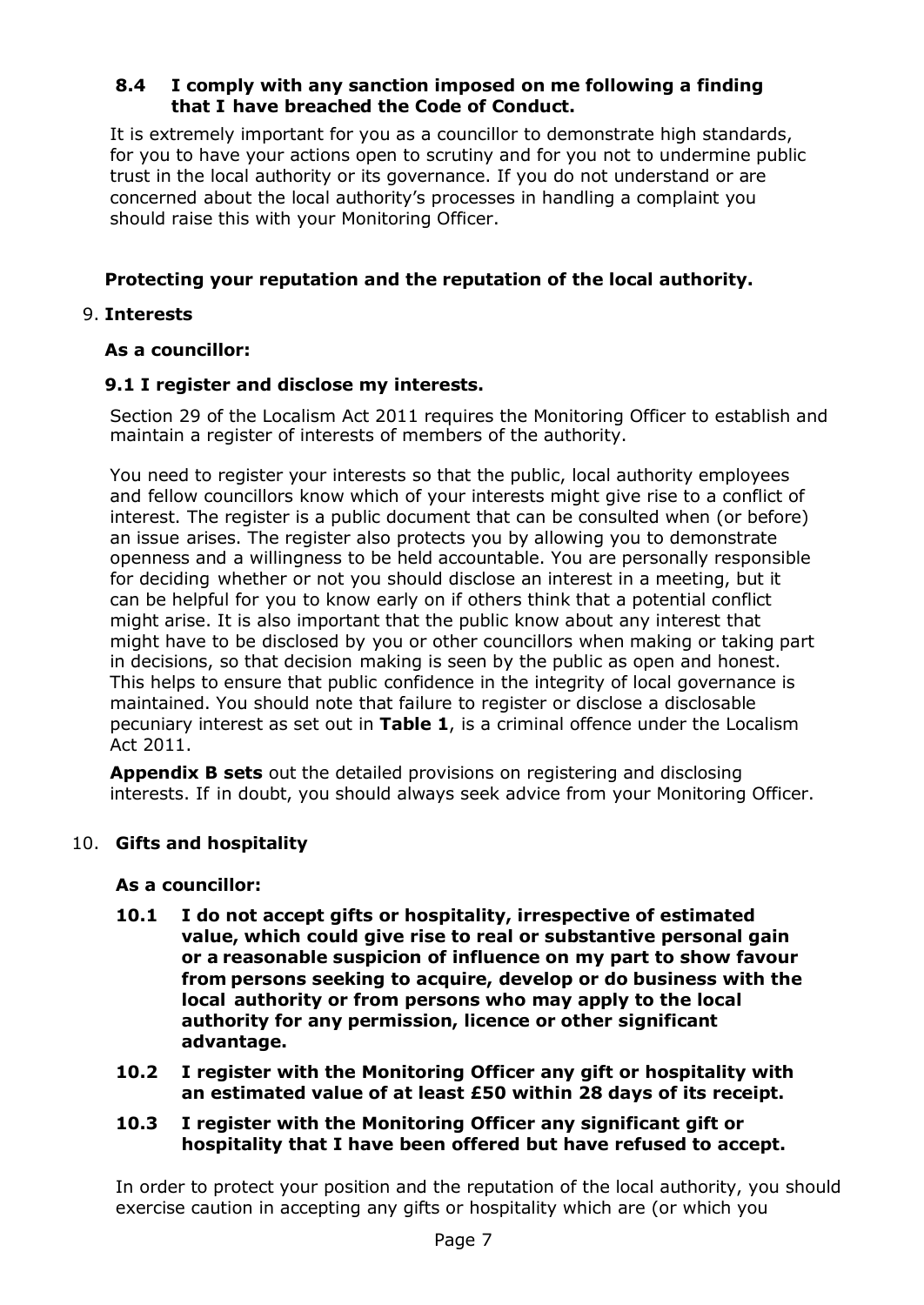reasonably believe to be) offered to you because you are a councillor. The presumption should always be not to accept significant gifts or hospitality. However, there may be times when such a refusal may be difficult if it is seen as rudeness in which case you could accept it but must ensure it is publicly registered. However, you do not need to register gifts and hospitality which are not related to your role as a councillor, such as Christmas gifts from your friends and family. It is also important to note that it is appropriate to accept normal expenses and hospitality associated with your duties as a councillor. If you are unsure, do contact your Monitoring Officer for guidance.

# **Appendices**

# **Appendix A -The Seven Principles of Public Life**

The principles are:

#### **Selflessness**

Holders of public office should act solely in terms of the public interest.

# **Integrity**

Holders of public office must avoid placing themselves under any obligation to people or organisations that might try inappropriately to influence them in their work. They should not act or take decisions in order to gain financial or other material benefits for themselves, their family, or their friends. They must disclose and resolve any interests and relationships.

# **Objectivity**

Holders of public office must act and take decisions impartially, fairly and on merit, using the best evidence and without discrimination or bias.

# **Accountability**

Holders of public office are accountable to the public for their decisions and actions and must submit themselves to the scrutiny necessary to ensure this.

#### **Openness**

Holders of public office should act and take decisions in an open and transparent manner. Information should not be withheld from the public unless there are clear and lawful reasons for so doing.

#### **Honesty**

Holders of public office should be truthful.

#### **Leadership**

Holders of public office should exhibit these principles in their own behaviour. They should actively promote and robustly support the principles and be willing to challenge poor behaviour wherever it occurs.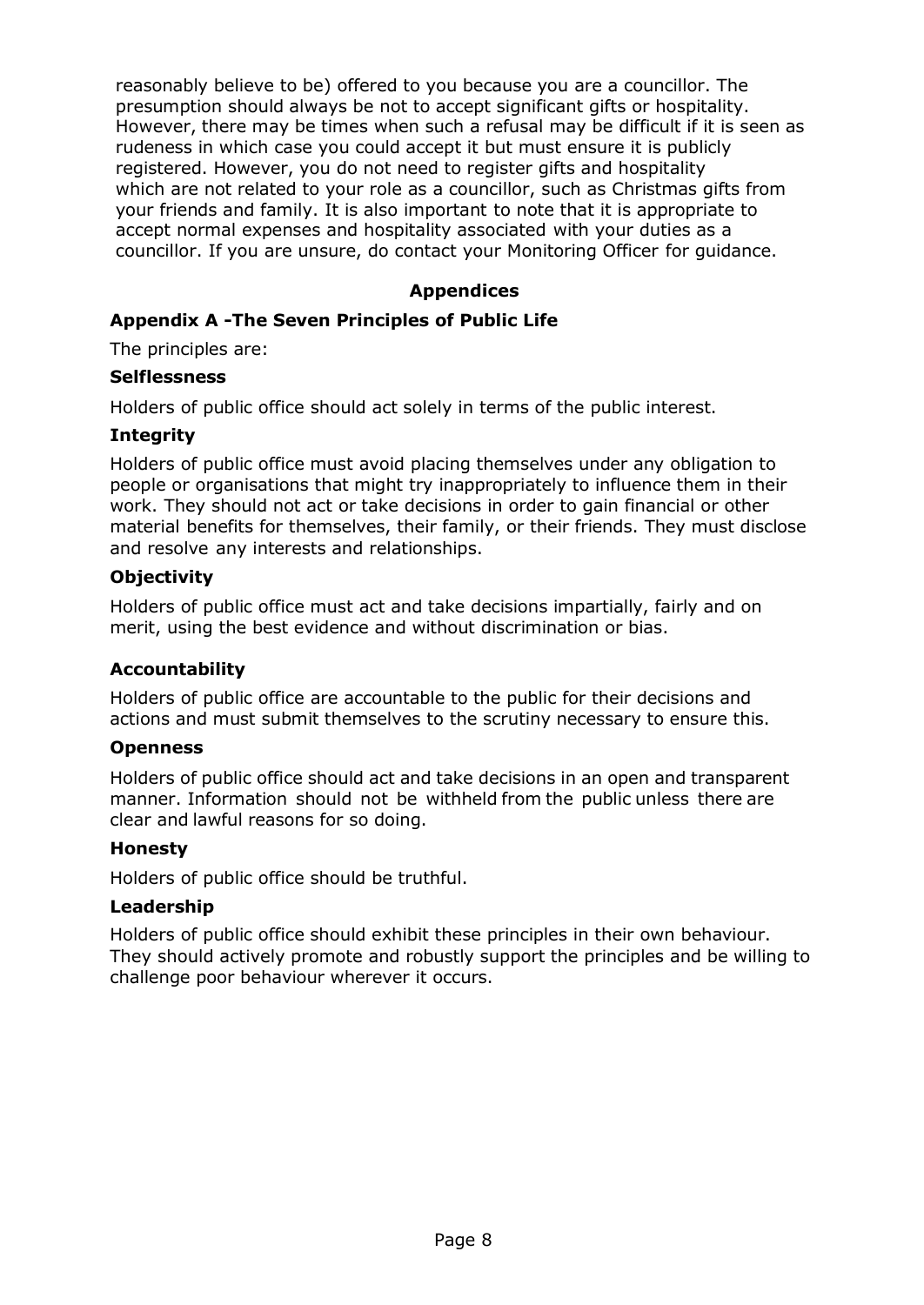# **Appendix B Registering interests**

Within 28 days of becoming a member or your re-election or re-appointment to office you must register with the Monitoring Officer the interests which fall within the categories set out in **Table 1** (**Disclosable Pecuniary Interests**) which are as described in "The Relevant Authorities (Disclosable Pecuniary Interests) Regulations 2012". You should also register details of your other personal interests which fall within the categories set out in **Table 2** (**Other Registerable Interests**).

"**Disclosable Pecuniary Interest"** means an interest of yourself, or of your partner if you are aware of your partner's interest, within the descriptions set out in Table 1 below.

**"Partner"** means a spouse or civil partner, or a person with whom you are living as husband or wife, or a person with whom you are living as if you are civil partners.

- 1. You must ensure that your register of interests is kept up-to-date and within 28 days of becoming aware of any new interest, or of any change to a registered interest, notify the Monitoring Officer.
- 2. A 'sensitive interest' is as an interest which, if disclosed, could lead to the councillor, or a person connected with the councillor, being subject to violence or intimidation.
- 3. Where you have a 'sensitive interest' you must notify the Monitoring Officer with the reasons why you believe it is a sensitive interest. If the Monitoring Officer agrees they will withhold the interest from the public register.

# **Non participation in case of disclosable pecuniary interest**

- 4. Where a matter arises at a meeting which directly relates to one of your Disclosable Pecuniary Interests as set out in **Table 1**, you must disclose the interest, not participate in any discussion or vote on the matter and must not remain in the room unless you have been granted a dispensation. If it is a 'sensitive interest', you do not have to disclose the nature of the interest, just that you have an interest. Dispensation may be granted in limited circumstances, to enable you to participate and vote on a matter in which you have a disclosable pecuniary interest.
- 5. Where you have a disclosable pecuniary interest on a matter to be considered or is being considered by you as a Cabinet member in exercise of your executive function, you must notify the Monitoring Officer of the interest and must not take any steps or further steps in the matter apart from arranging for someone else to deal with it.

# **Disclosure of Other Registerable Interests**

6. Where a matter arises at a meeting which *directly relates* to the financial interest or wellbeing of one of your Other Registerable Interests (as set out in **Table 2**), you must disclose the interest. You may speak on the matter only if members of the public are also allowed to speak at the meeting but otherwise must not take part in any discussion or vote on the matter and must not remain in the room unless you have been granted a dispensation. If it is a 'sensitive interest', you do not have to disclose the nature of the interest.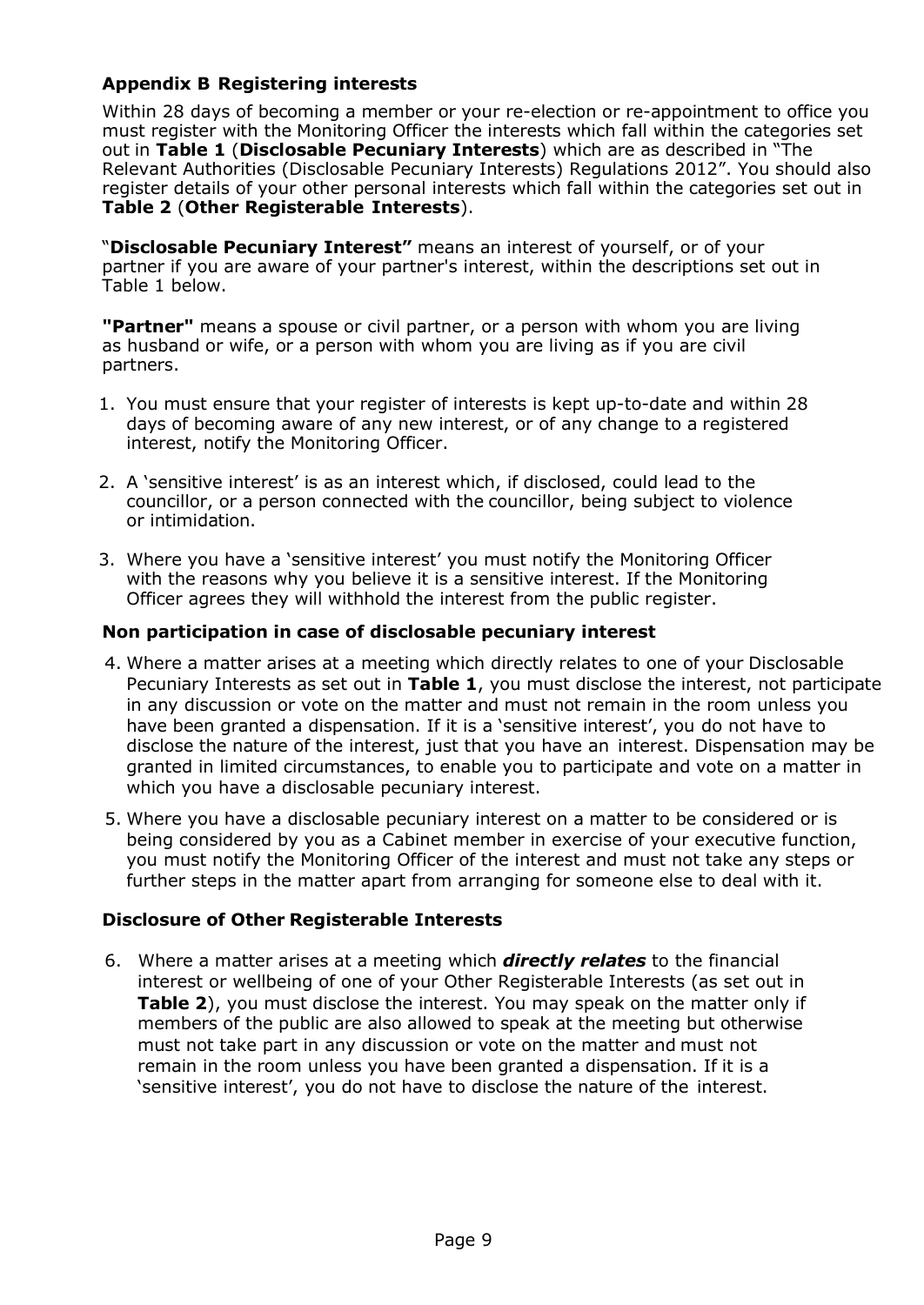# **Disclosure of Non-Registerable Interests**

- 7. Where a matter arises at a meeting which *directly relates* to your financial interest or well-being (and is not a Disclosable Pecuniary Interest set out in Table 1) or a financial interest or well-being of a relative or close associate, you must disclose the interest. You may speak on the matter only if members of the public are also allowed to speak at the meeting. Otherwise, you must not take part in any discussion or vote on the matter and must not remain in the room unless you have been granted a dispensation. If it is a 'sensitive interest', you do not have to disclose the nature of the interest.
- 8. Where a matter arises at a meeting which *affects:*
	- a. your own financial interest or well-being;
	- b. a financial interest or well-being of a relative or close associate; or
	- c. a financial interest or wellbeing of a body included under Other Registrable Interests as set out in **Table 2** you must disclose the interest. In order to determine whether you can remain in the meeting after disclosing your interest the following test should be applied.
- 9. Where a matter (referred to in paragraph 8 above*) affects* the financial interest or well-being:
	- a. to a greater extent than it affects the financial interests of the majority of inhabitants of the ward affected by the decision and;
	- b. a reasonable member of the public knowing all the facts would believe that it would affect your view of the wider public interest.

You may speak on the matter only if members of the public are also allowed to speak at the meeting. Otherwise you must not take part in any discussion or vote on the matter and must not remain in the room unless you have been granted a dispensation.

If it is a 'sensitive interest', you do not have to disclose the nature of the interest.

10. Where you have an Other Registerable Interest or Non-Registerable Interest on a matter to be considered or is being considered by you as a Cabinet member in exercise of your executive function, you must notify the Monitoring Officer of the interest and must not take any steps or further steps in the matter apart from arranging for someone else to deal with it.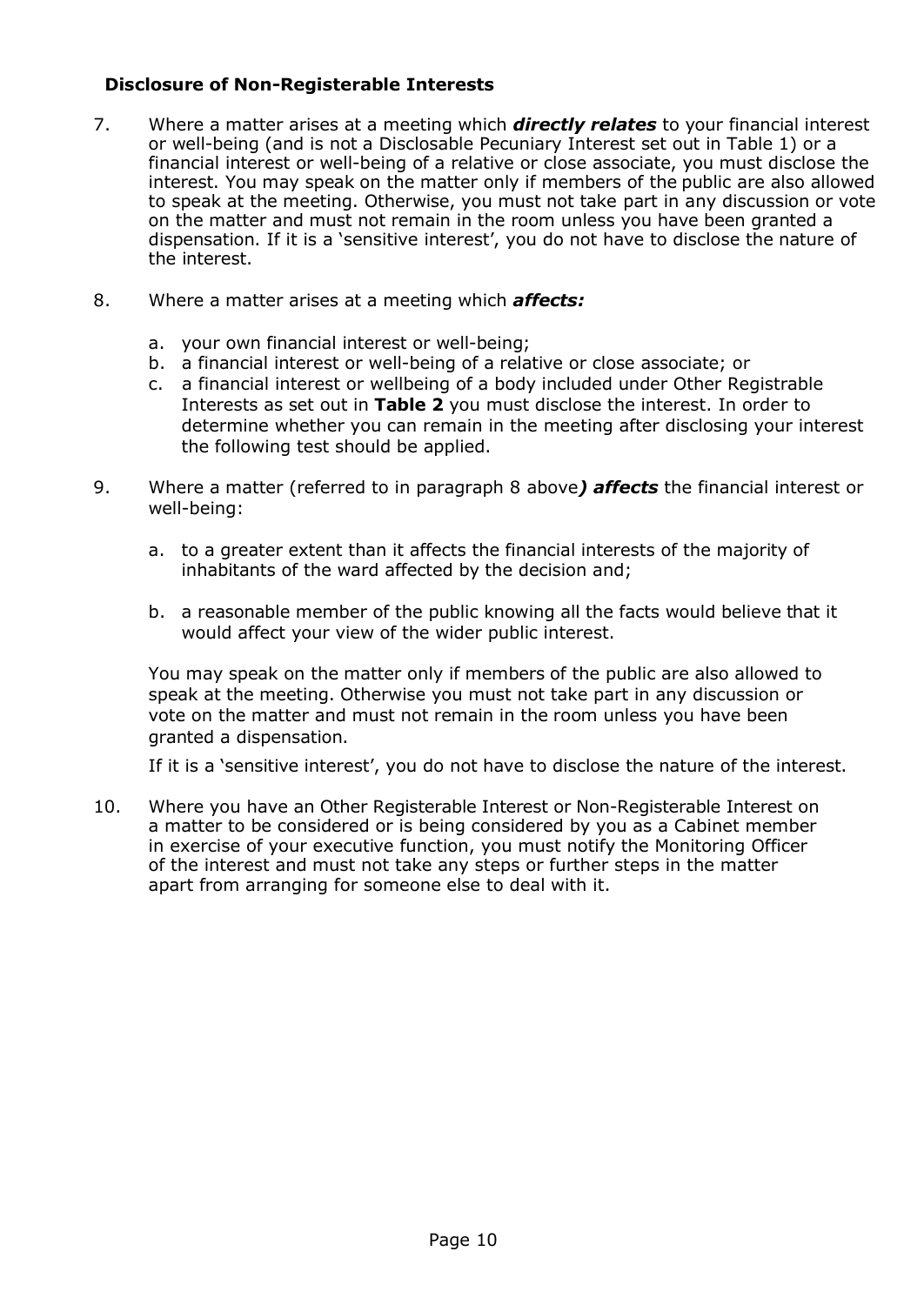# **Table 1: Disclosable Pecuniary Interests**

This table sets out the explanation of Disclosable Pecuniary Interests as set out in the Relevant Authorities (Disclosable Pecuniary Interests) Regulations 2012.

| <b>Subject</b>                                       | <b>Description</b>                                                                                                                                                                                                                                                                                                                                                                                                                                                                                                                                        |
|------------------------------------------------------|-----------------------------------------------------------------------------------------------------------------------------------------------------------------------------------------------------------------------------------------------------------------------------------------------------------------------------------------------------------------------------------------------------------------------------------------------------------------------------------------------------------------------------------------------------------|
| Employment, office, trade,<br>profession or vocation | Any employment, office, trade,<br>profession or vocation carried on<br>for profit or gain.                                                                                                                                                                                                                                                                                                                                                                                                                                                                |
| Sponsorship                                          | Any payment or provision of any<br>other financial benefit (other than<br>from the council) made to the<br>councillor during the previous 12-<br>month period for expenses<br>incurred by him/her in carrying out<br>his/her duties as a councillor, or<br>towards his/her election expenses.<br>This includes any payment or<br>financial benefit from a trade union<br>within the meaning of the Trade<br>Union and Labour Relations<br>(Consolidation) Act 1992.                                                                                       |
| <b>Contracts</b>                                     | Any contract made between the<br>councillor or his/her spouse or civil<br>partner or the person with whom<br>the councillor is living as if they<br>were spouses/civil partners (or a<br>firm in which such person is a<br>partner, or an incorporated body of<br>which such person is a director* or<br>a body that such person has a<br>beneficial interest in the securities of*)<br>and the council $-$<br>(a) under which goods or<br>services are to be provided or<br>works are to be executed; and<br>(b) which has not been fully<br>discharged. |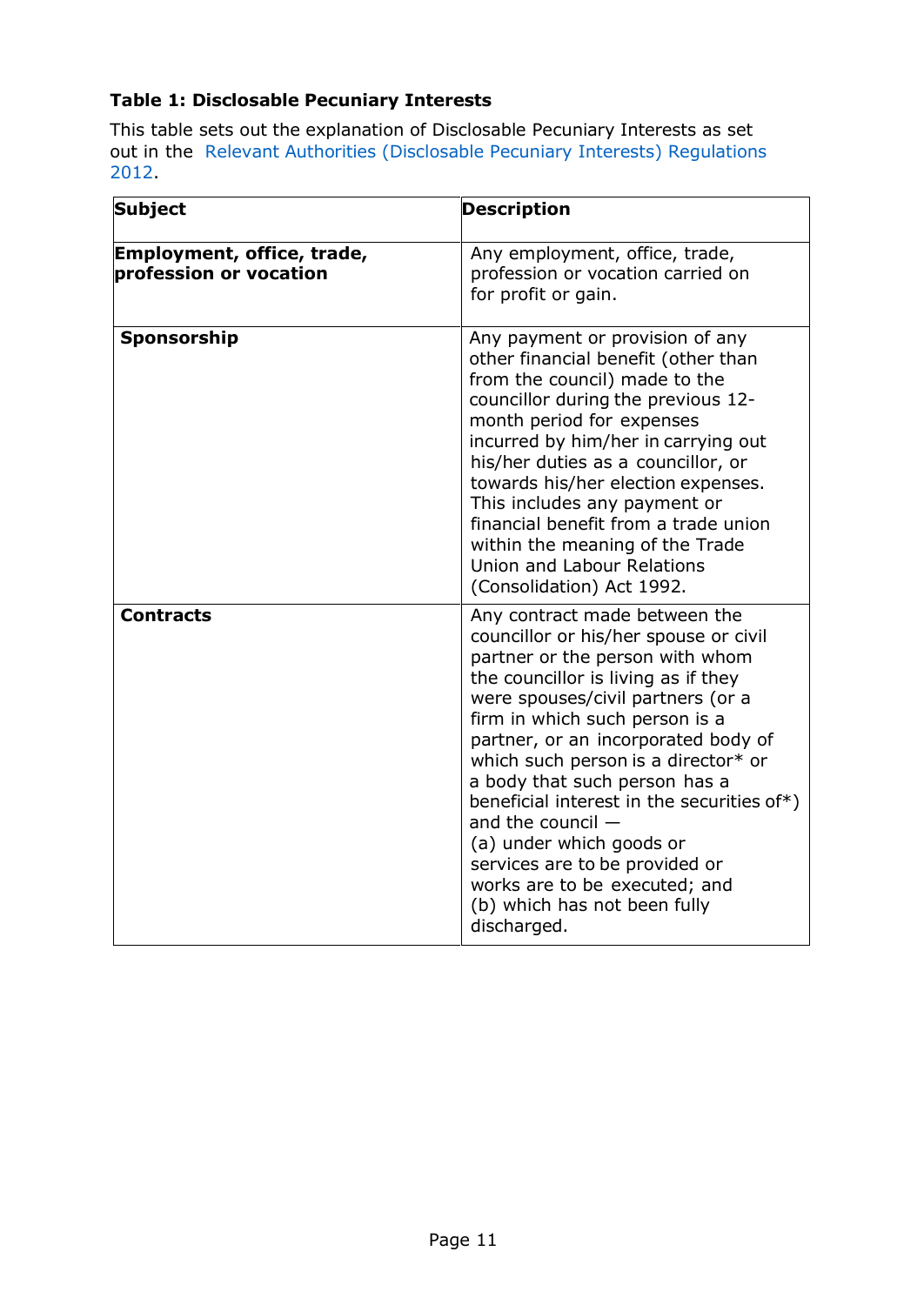| <b>Land and Property</b>   | Any beneficial interest in land<br>which is within the area of the<br>council. 'Land' excludes an<br>easement, servitude,<br>interest or right in or over land<br>which does not give the councillor<br>or his/her spouse or civil partner<br>or the person with whom the<br>councillor is living as if they were<br>spouses/ civil partners (alone or<br>jointly with another) a right to<br>occupy or to receive income.                                                                                                                                                                                                                                                                                                                   |
|----------------------------|----------------------------------------------------------------------------------------------------------------------------------------------------------------------------------------------------------------------------------------------------------------------------------------------------------------------------------------------------------------------------------------------------------------------------------------------------------------------------------------------------------------------------------------------------------------------------------------------------------------------------------------------------------------------------------------------------------------------------------------------|
| <b>Licenses</b>            | Any licence (alone or jointly with others)<br>to occupy land in the area of the council<br>for a month or longer                                                                                                                                                                                                                                                                                                                                                                                                                                                                                                                                                                                                                             |
| <b>Corporate tenancies</b> | Any tenancy where (to the<br>councillor's knowledge)-<br>(a) the landlord is the council; and<br>(b) the tenant is a body that the<br>councillor, or his/her spouse or civil<br>partner or the person with whom the<br>councillor is living as if they were<br>spouses/ civil partners is a partner of<br>or a director* of or has a beneficial<br>interest in the securities* of.                                                                                                                                                                                                                                                                                                                                                           |
| <b>Securities</b>          | Any beneficial interest in securities*<br>of a body where-<br>(a) that body (to the councillor's<br>knowledge) has a place of business or<br>land in the area of the council; and<br>$(b)$ either-<br>(i) the total nominal value of the<br>securities* exceeds £25,000 or<br>one hundredth of the total<br>issued share capital of that<br>body; or<br>(ii) if the share capital of that body is of<br>more than one class, the total<br>nominal value of the shares of any<br>one class in which the councillor, or<br>his/ her spouse or civil partner or the<br>person with whom the councillor is<br>living as if they were spouses/civil<br>partners have a beneficial interest<br>exceeds one hundredth of the total<br>issued share. |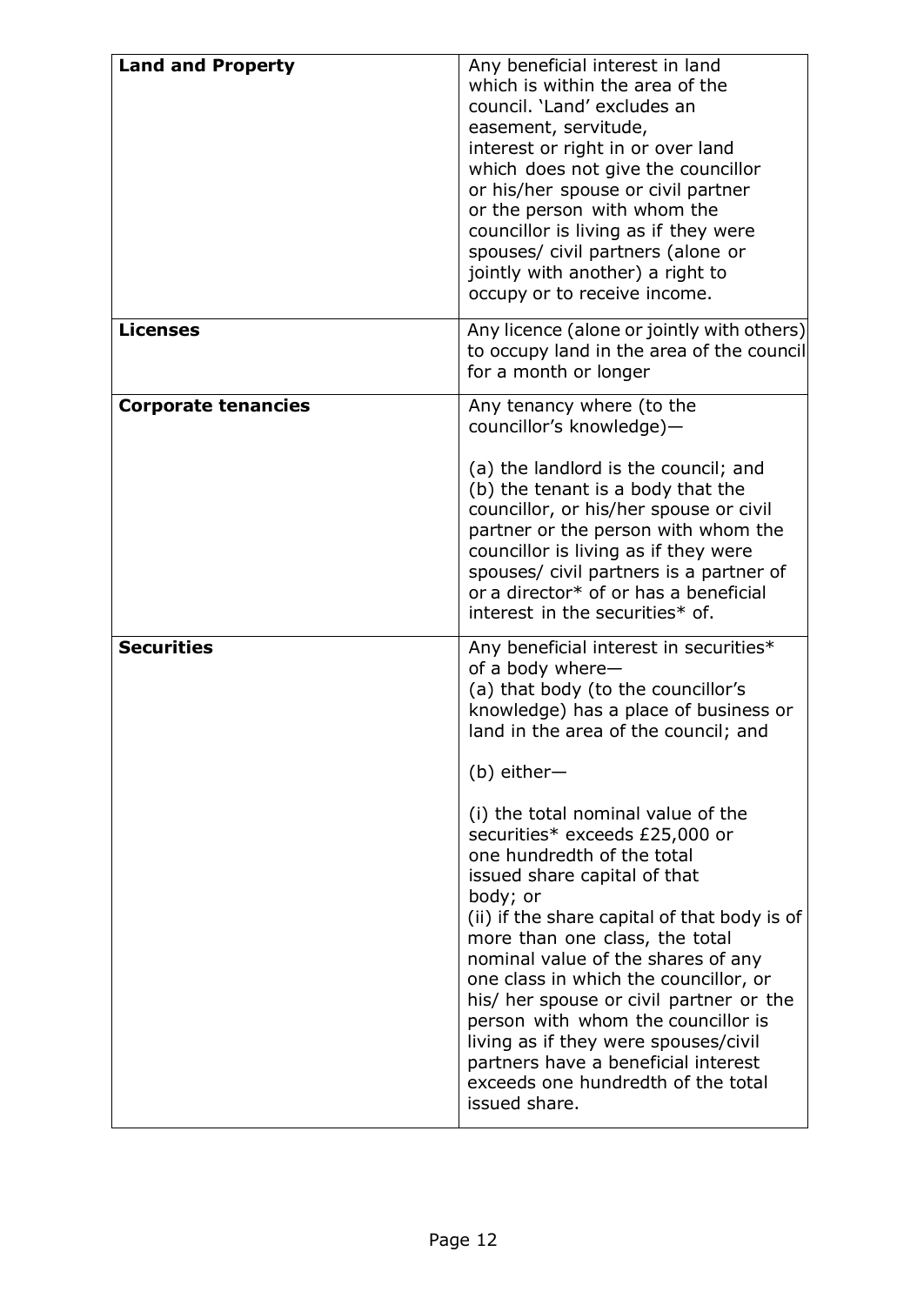\* 'director' includes a member of the committee of management of an industrial and provident society.

\* 'securities' means shares, debentures, debenture stock, loan stock, bonds, units of a collective investment scheme within the meaning of the Financial Services and Markets Act 2000 and other securities of any description, other than money deposited with a building society.

# **Table 2: Other Registrable Interests**

You must register as an Other Registerable Interest:

- a) any unpaid directorships;
- b) any body of which you are a member or are in a position of general control or management and to which you are nominated or appointed by your authority;
- c) any body.
- i. exercising functions of a public nature;
- ii. directed to charitable purposes or;
- iii. one of whose principal purposes includes the influence of public opinion or policy (including any political party or trade union) of which you are a member or in a position of general control or management.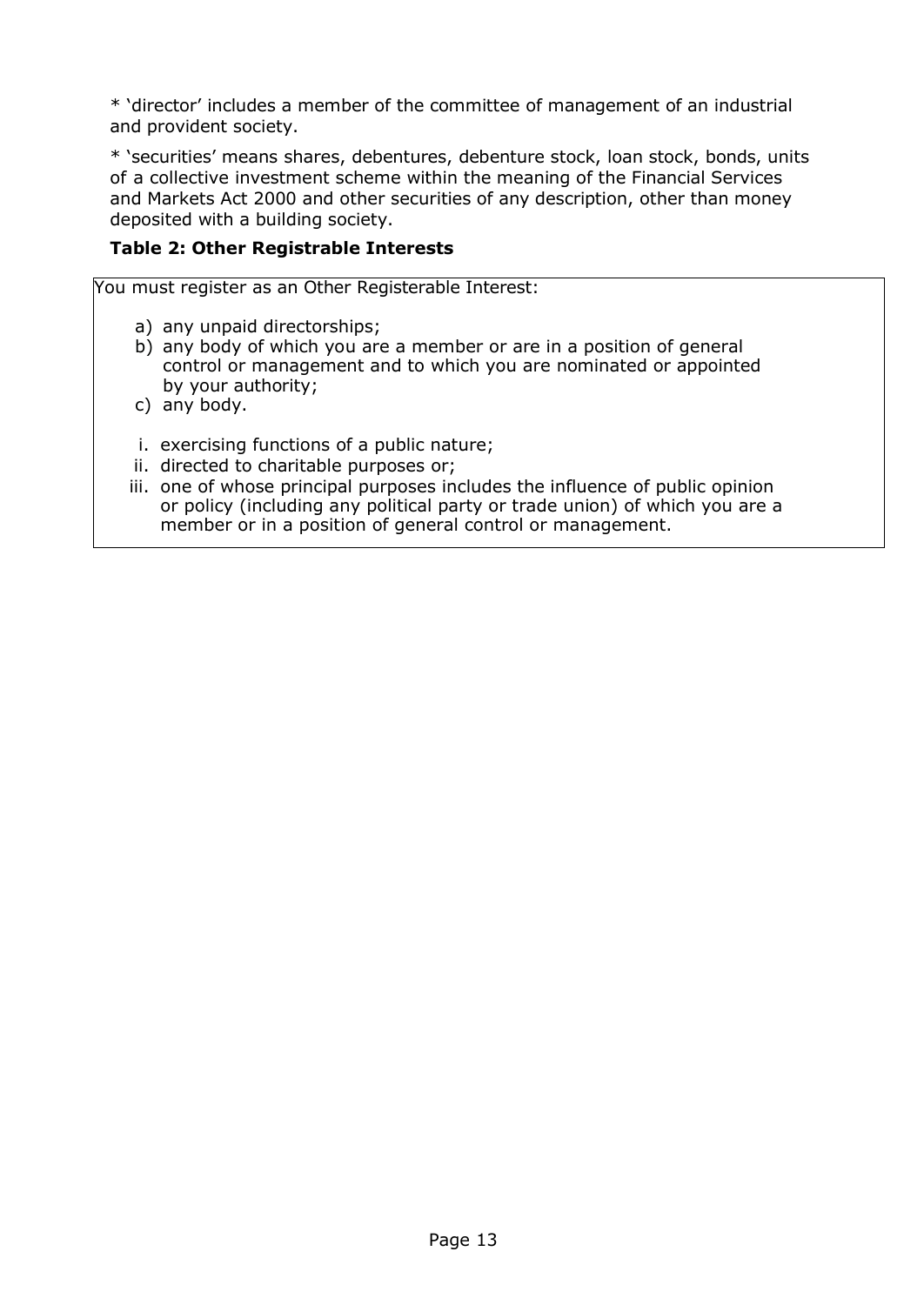# **Appendix C – the Committee on Standards in Public Life**

The LGA has undertaken this review whilst the Government continues to consider the recommendations made by the Committee on Standards in Public Life in their report on Local Government Ethical Standards. If the Government chooses to implement any of the recommendations, this could require a change to this Code.

The recommendations cover:

- Recommendations for changes to the Localism Act 2011 to clarify in law when the Code of Conduct applies
- The introduction of sanctions.
- An appeals process through the Local Government Ombudsman.
- Changes to the Relevant Authorities (Disclosable Pecuniary Interests) Regulations 2012.
- Updates to the Local Government Transparency Code.
- Changes to the role and responsibilities of the Independent Person.
- That the criminal offences in the Localism Act 2011 relating to Disclosable Pecuniary Interests should be abolished.

The Local Government Ethical Standards report also includes Best Practice recommendations. These are:

**Best practice 1**: Local authorities should include prohibitions on bullying and harassment in codes of conduct. These should include a definition of bullying and harassment supplemented with a list of examples of the sort of behaviour covered by such a definition.

**Best practice 2:** Councils should include provisions in their code of conduct requiring councillor to comply with any formal standards investigation and prohibiting trivial or malicious allegations by councillors.

**Best practice 3**: Principal authorities should review their code of conduct each year and regularly seek, where possible, the views of the public, community organisations and neighbouring authorities.

**Best practice 4:** An authority's code should be readily accessible to both councillors and the public, in a prominent position on a council's website and available in council premises.

**Best practice 5**: Local authorities should update their gifts and hospitality register at least once per quarter, and publish it in an accessible format, such as CSV.

**Best practice 6**: Councils should publish a clear and straightforward public interest test against which allegations are filtered.

**Best practice 7**: Local authorities should have access to at least two Independent Persons.

**Best practice 8**: An Independent Person should be consulted as to whether to undertake a formal investigation on an allegation, and should be given the option to review and comment on allegations which the responsible officer is minded to dismiss as being without merit, vexatious, or trivial.